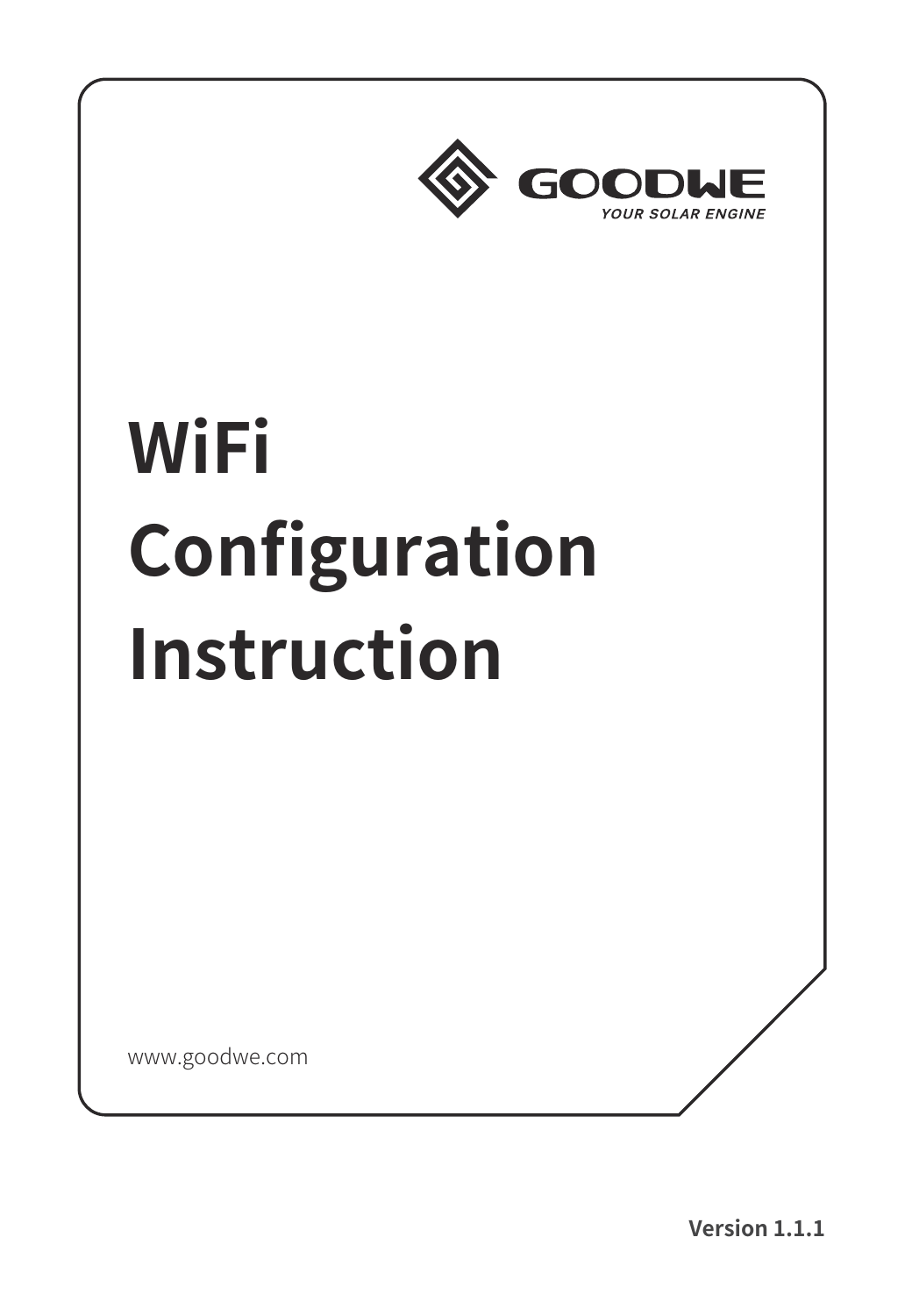$\Omega$  There are two options to complete Wi-Fi configuration.

## Option 1. Web Configuration

#### Section 1. Preparation:

- Power on inverter or EzLogger Pro (Wi-Fi version)
- Power on Wireless Router
- Connect smart device to Wi-Fi of inverter.

#### Section 2. Wi-Fi Configuration

**Step 1.** Connect smart device to Wi-Fi "Solar-WiFi" or "Solar-WiFi\*" with password 12345678 (\*refers to the last eight digits of inverter's SN)





Tip: Please refresh the page if there appears "Unauthorization Login".

**Step 3.** Enter username (admin) and password (admin), Click "Log In"





| Device information                                                                                               |                   |  |  |
|------------------------------------------------------------------------------------------------------------------|-------------------|--|--|
| Firmware version                                                                                                 | V1.1.2.1          |  |  |
| MAC address                                                                                                      | 98:D8:63:70:C9:82 |  |  |
| Wireless AP mode                                                                                                 | Enable            |  |  |
| <b>SSID</b>                                                                                                      | Solar-WiFi        |  |  |
| IP address                                                                                                       | 10.10.100.253     |  |  |
| Wireless STA mode                                                                                                | Enable            |  |  |
| Router SSID                                                                                                      | WiFi Burn-in      |  |  |
| Encryption method                                                                                                | WAP2PSK           |  |  |
| Encryption algorithm                                                                                             | <b>AES</b>        |  |  |
| Cannot join the network, may caused by:<br>Router doesn't exist, or signal is too week, or password is incorrect |                   |  |  |
| ★ Help: Wizard will help you to complete setting within one minute.                                              |                   |  |  |
|                                                                                                                  | Start Setup       |  |  |
|                                                                                                                  |                   |  |  |

**Step 5.** Select available Wi-Fi and click "Next"

#### **Please select you current wireless network**

|         | <b>SSID</b>   | <b>AUTH/ENCRY</b>                                                                                                                                                                                                                                    | <b>RSSI</b> | Channel |
|---------|---------------|------------------------------------------------------------------------------------------------------------------------------------------------------------------------------------------------------------------------------------------------------|-------------|---------|
| $\circ$ | WiFi Burn-in  | WPAPSKWPA2PSK/TKIPAES                                                                                                                                                                                                                                | 66          | ı       |
| $\circ$ | WiFi Burn-in  | WPAPSKWPA2PSK/TKIPAES                                                                                                                                                                                                                                | 100         | ı       |
| $\circ$ | WiFi Burn-in  | WPAPSKWPA2PSK/TKIPAES                                                                                                                                                                                                                                | 70          | ı       |
| $\circ$ | WiFi Burn-in2 | WPAPSKWPA2PSK/TKIPAES                                                                                                                                                                                                                                | 72          |         |
|         |               | ★ Help: When RSSI of the selected Wi-Fi network is lower than                                                                                                                                                                                        |             | Refresh |
|         |               | 30%, the connection may be unstable. Please select other<br>available network or shorten the distance between the device<br>and router. If your wireless router does not broadcast SSID,<br>please click "Next" and add a wireless network manually. |             |         |

Tip: Specification of Wi-Fi module is available on Device Information at previous page.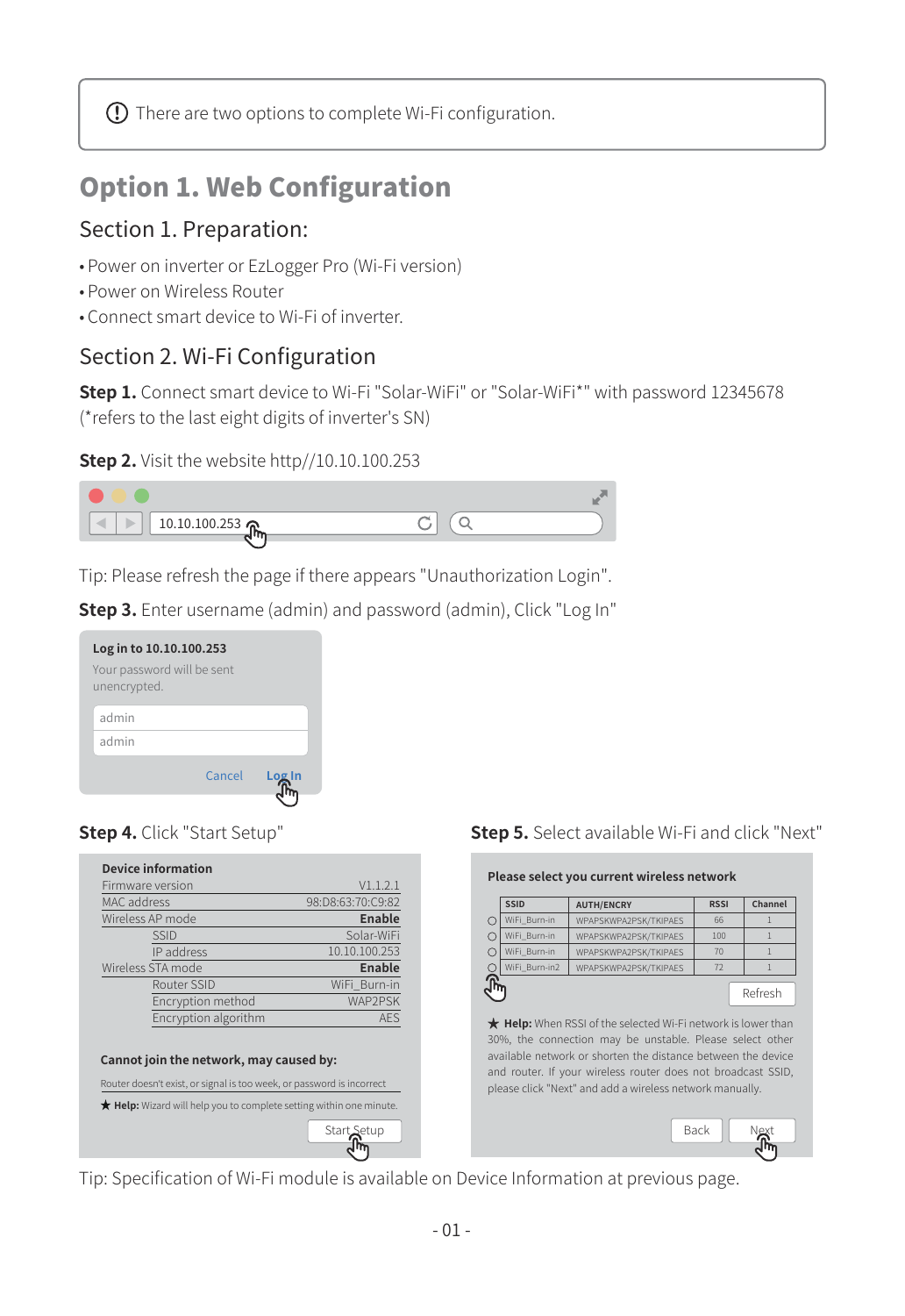**Step 6.** Enter the password accordingly and click "Next".



Tip: Please make sure there is no unacceptable character in the password otherwise, it may cause unsuccessful Wi-Fi configuration.

#### Section 3. More Information



The network name (SSID) and password of Wi-Fi module can be modified in advanced setting. You may give different names to the devices to differentiate.

 $\bigcap$  It is strongly recommended that you change the password of your "Solar-WiFi\*" before or after the installation. The manufacturer will NOT be responsible for any of the privacy information leakage caused by using the default password of "Solar-WiFi\*".

# Option 2. App Configuration

### Section 1. Preparation

- Power on inverter or EzLogger Pro (Wi-Fi version)
- Power on Wireless Router
- **Download and install the latest app SEMS Portal**
- The app is subject to upgrade without notification and you can always refer to the latest instruction at http://en.goodwe.com/

#### **Step 7.** Click "Complete" to confirm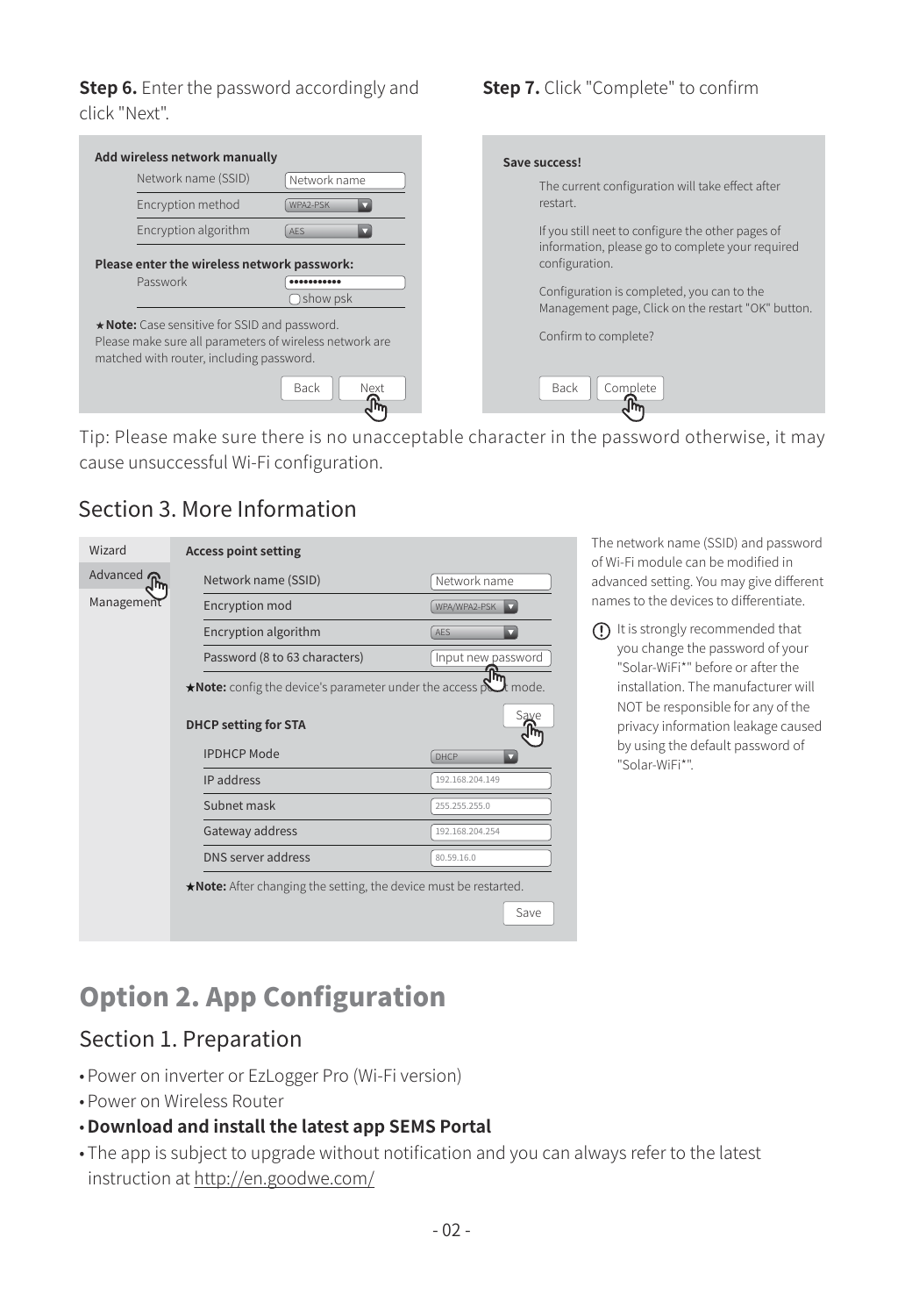#### Section 2. Wi-Fi Configuration

- **Step 1.** Click "Wi-Fi Configuration" at login page or click Wi-Fi icon at homepage.
- **Step 2.** Make sure inverter is power on and then click "Next".
- **Step 3.** Click "Go into WLAN setting interface".
- **Step 4.** Connect smart device to Wi-Fi "Solar-WiFi" or "Solar-WiFi\*" with password 12345678 (\*refers to the last eight digits of inverter's SN)



#### **Step 3 Step 4 Step 5**



| <b>くSettings</b>                | Wi-Fi |         |
|---------------------------------|-------|---------|
|                                 |       |         |
| Wi-Fi                           |       |         |
| $\checkmark$ Solar-WiFi187W0001 |       | • ೯ (i) |
| CHOOSE A NETWORK                |       |         |
| Solar-WiFi*                     |       | • ೯ (i) |
| Blackmore-zhouji-1              |       | •ຈ0     |
| Blackmore-zhouji-2              |       | •ຈ0     |
| <b>MINDSTEC</b>                 |       | •ຈ⊙     |
| ONOYJSH                         |       | • ଛ ⊕   |
| synpower guest                  |       | •ຈດ     |
| Tp-LINK-DOC1                    |       | •ຈ⊙     |
| Tp-LINK-DOC2                    |       | •೯⊙     |
| Tp-LINK-DOC3                    |       | •ຈ∩     |
| Tp-LINK-DOC4                    |       | •ຈດ     |

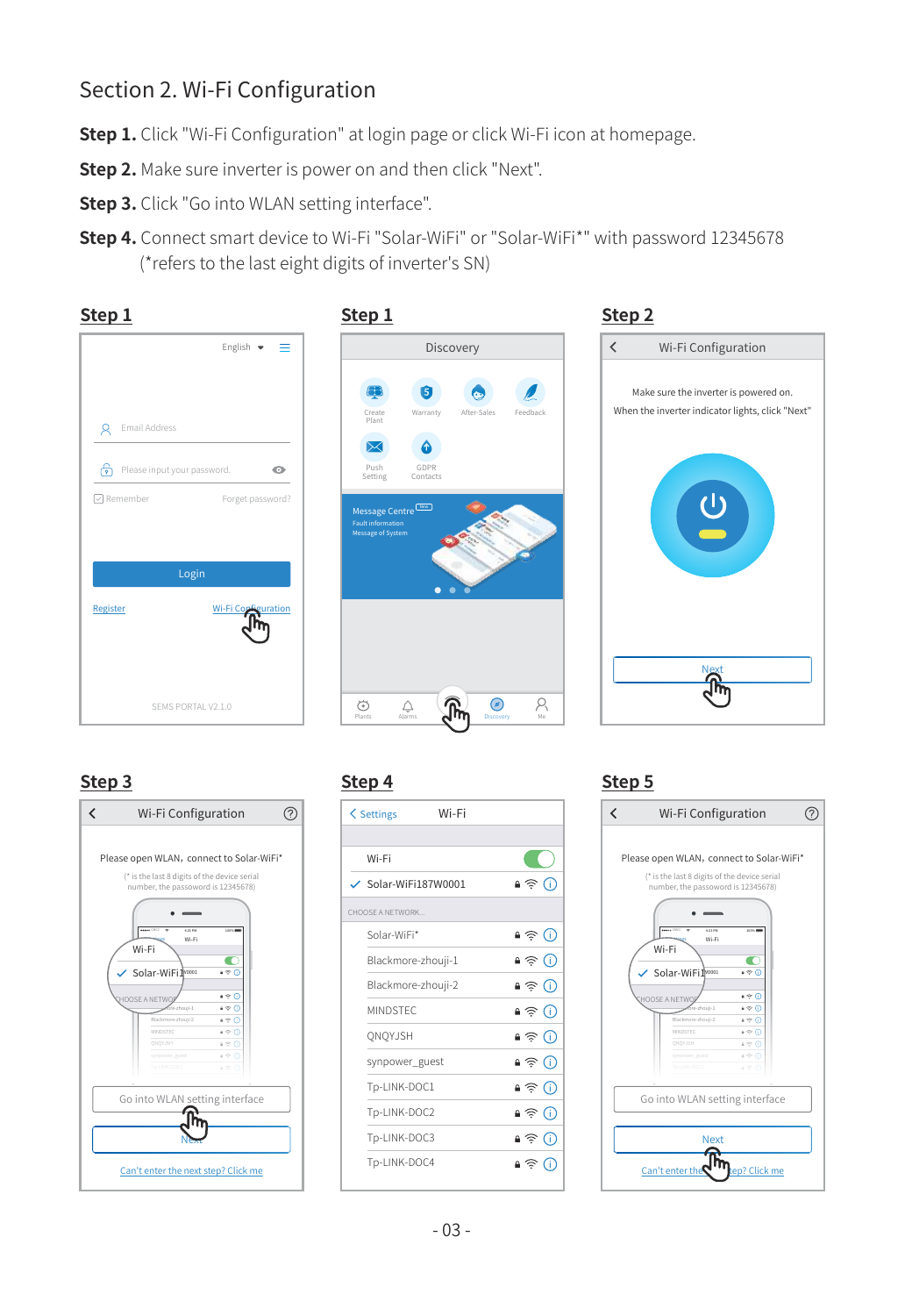#### **Step 5.** Click "Next".

**Step 6.** Enter Wi-Fi network name and password accordingly and then click "Set". Please switch off DHCP first and input IP address if you want to change inverter's IP into a specific one.

#### **Step 7.** Confirm and then click "OK".

**Reconfigure** √մնի

connection distance

It is strongly recommended that you change the password of your "Solar-WiFi\*" before or after the installation. The manufacturer will NOT be responsible for any of the privacy information leakage caused by using the default password of "Solar-WiFi\*". For how to change the password of "Solar-WiFi\*", please refer to "Section 3. More Information" of "Option 1. Web Configuration".

| Step 6                                                                                   |                                                                                      | Step 6                                                                                             |                                                                                                                        | Step 7                                                                            |                                                                                               |
|------------------------------------------------------------------------------------------|--------------------------------------------------------------------------------------|----------------------------------------------------------------------------------------------------|------------------------------------------------------------------------------------------------------------------------|-----------------------------------------------------------------------------------|-----------------------------------------------------------------------------------------------|
| $\langle$                                                                                | Wi-Fi Network                                                                        | $\langle$                                                                                          | Wi-Fi Network                                                                                                          | $\overline{\phantom{0}}$                                                          | Wi-Fi Configuration                                                                           |
| Wi-Fi Network                                                                            | Please select a router<br>$\checkmark$                                               | Wi-Fi Network                                                                                      | Please select a router<br>$\sim$                                                                                       |                                                                                   |                                                                                               |
| Encryption                                                                               |                                                                                      | Encryption                                                                                         |                                                                                                                        |                                                                                   |                                                                                               |
| Password                                                                                 | Enter Password                                                                       | Password                                                                                           | Enter Password                                                                                                         |                                                                                   |                                                                                               |
| DHCP                                                                                     |                                                                                      | DHCP                                                                                               |                                                                                                                        |                                                                                   |                                                                                               |
| <b>IP Address</b>                                                                        | 0.0.0.0                                                                              | IP Address                                                                                         | 0.0.0.0                                                                                                                |                                                                                   |                                                                                               |
| Subnet Mask                                                                              | 0.0.0.0                                                                              | Subnet Mask                                                                                        | 0.0.0.0                                                                                                                |                                                                                   | <b>Successful Configuration</b>                                                               |
| Gateway Address                                                                          | 0.0.0.0                                                                              | Gateway Address                                                                                    | 0.0.0.0                                                                                                                |                                                                                   | The inverter has connected to the routers<br>wireless network. It is connecting to the server |
| <b>DNS Server</b>                                                                        | 0.0.0.0                                                                              | <b>DNS Server</b>                                                                                  | 0.0.0.0                                                                                                                |                                                                                   | and uploading data to the cloud. It may take<br>several minutes.                              |
|                                                                                          |                                                                                      | You may click "Reconfigure" or follow instruction of "Configuration Help" if configuration failed. | Set                                                                                                                    |                                                                                   |                                                                                               |
|                                                                                          | Enter password                                                                       | $\overline{\left\langle \right\rangle }$                                                           | Enter password                                                                                                         | $\overline{\left( \right. }%$                                                     | Configuration Help                                                                            |
| Please enter the password of Solar-WiFi                                                  |                                                                                      | Please enter the password of Solar-WiFi                                                            |                                                                                                                        | Q.<br>inverter?                                                                   | What is the WiFi hotspot name of the                                                          |
|                                                                                          | WiFi configuration error!                                                            |                                                                                                    | WiFi configuration error!                                                                                              | Solar-Wi-Fi, or Solar-Wi-Fi* (<br>of the device serial number)                    | *represents the last eight characters                                                         |
| You can try these following methods:<br>1. Please check the inverter panel<br>powered on | indicator to ensure that the inverter is                                             | powered on                                                                                         | You can try these following methods:<br>1. Please check the inverter panel<br>indicator to ensure that the inverter is | What is the access password for the<br>$\Omega$<br>Wi-Fi hotspot of the inverter? |                                                                                               |
|                                                                                          | 2. Please keep the mobile phone as close<br>as possible to the inverter and keep the |                                                                                                    | 2. Please keep the mobile phone as close<br>as possible to the inverter and keep the                                   | Why can't my phone find the Wi-Fi<br>$\circ$<br>hotspot of the inverter?          |                                                                                               |

Reconfigure Configuration help

Q Inverter Wi-Fi hotpost is unstable and often falls off

Ċ.

k.

Q In the process of Wi-Fi configuration, there is no target router hotspot in the Wi-Fi hotspot list of the inverter captured by the APP.

Q Unable to connect inverter Wi-Fi hotspot (or display " wrong

password")

connection distance